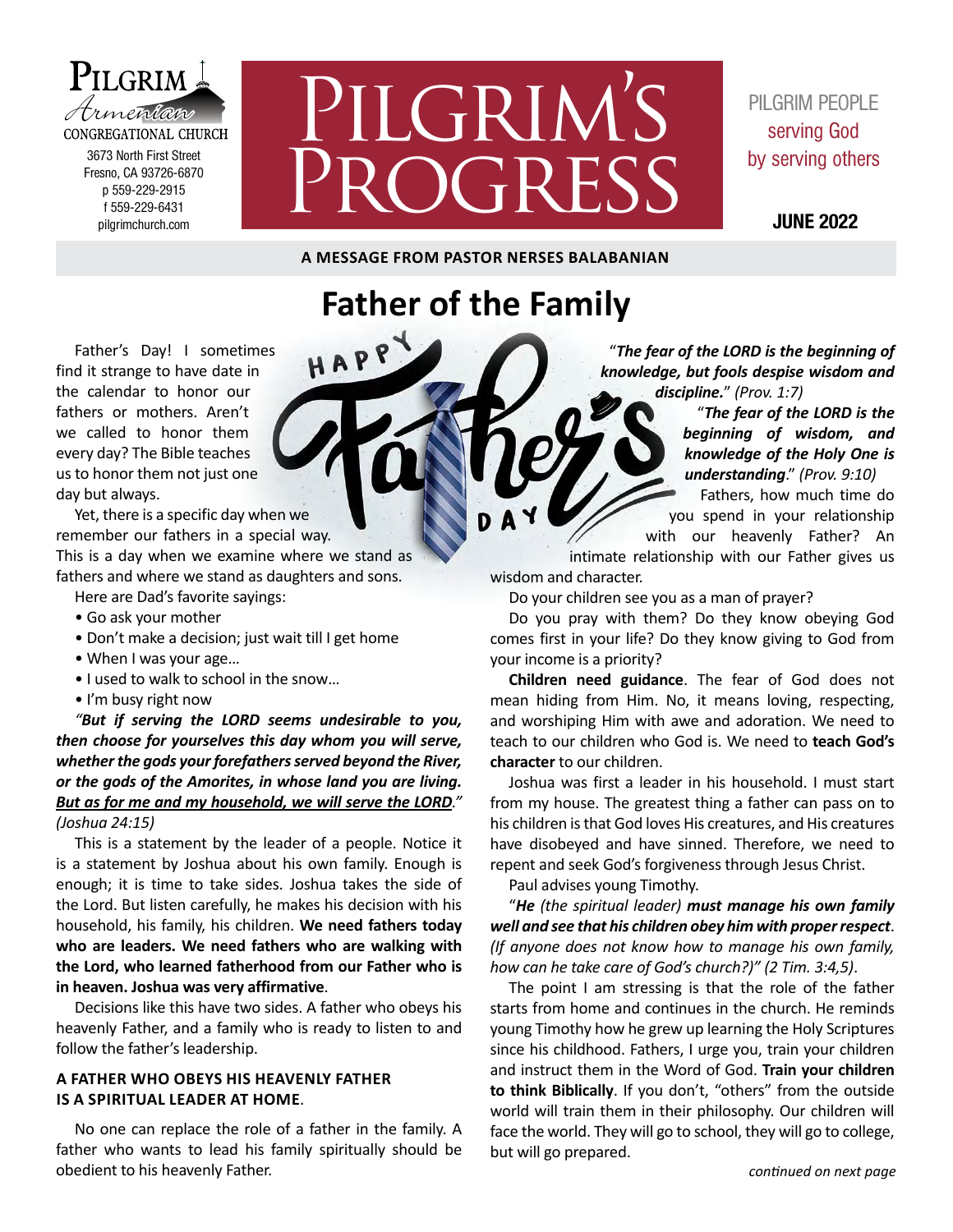### **PACC EVENTS OF 2022**

| Graduation<br>Elevation Sunday June 5                        |
|--------------------------------------------------------------|
| Summer Student<br>Mission Trip  June 10-20<br>Sneedville, TN |
| PACC Annual Meeting June 12                                  |
| <b>Biannual Meeting</b><br>Philadelphia June 23-26           |
| Father's DayJune 19                                          |
| Vacation Bible School July 31-<br><b>August 4</b>            |
| Rally (Renewal)<br>Sunday September 11                       |

**SAVE THE DATE! OCTOBER 28-30 Church Camping Trip Pinnacles National Park Questions? Scan the QR Code or text Amy Bressette 559-696-5038**



| Harvest BanquetOctober 16                            |
|------------------------------------------------------|
| Church<br>Camping Trip October 28-30                 |
| Thanksgiving<br>Sunday November 20                   |
| Congregational<br>Budget Meeting December 4          |
| Christmas Eve<br>Candlelight Service  December 24    |
| Christmas Worship<br>Celebration Sunday  December 25 |

# **SUNDAY, JUNE 12 ANNUAL MEETING**

The PACC Annual Meeting is scheduled for **Sunday**, **June 12**, **2022***,* following worship for the purpose of electing the slate of candidates, receiving reports from church boards, committees and organizations, and other items that pertain to the well-being of Pilgrim Armenian Congregational Church facilities and its ministry. **Plan to attend!**

# **Father of the Family**

*Continued from page 1*

#### **FATHERS, LEARN TO BE TEACHERS AND NOT PROVOKERS**.

Paul says to the fathers of the Ephesians, "*Fathers, do not exasperate your children; instead, bring them up in the training and instruction of the Lord." (6:4)*

Can we provoke our children? Yes indeed, we can. In one of his sermons, Rev. John MacArthur gives several ways we can provoke our children:

1. We provoke them by **overprotecting them**. Do you know that overprotection can become an idol? It might even indicate not trusting the Lord.

2. We provoke them by **favoritism**. I have seen this. You are better, you sister is better, and so on. This does not motivate you child, on the contrary, it agitates them.

3. We provoke them when we **set unrealistic goals.** Our children are often expected to perform beyond their limits. We do set high goals for them, but we might provoke our children when these goals become unrealistic. Such as playing "thousand" instruments, "thousand" sports, being involved in "thousand" activities and so on.

4. We provoke them when **we discourage them**. "Nothing can come out of you. You are a failure; you cannot do this." You think parents don't say these words?

5. We provoke them when we **do not allow them to grow up**. With the intention of helping them, we decide everything for them and do not give them any responsibilities. This will not help them grow.

6. We provoke them when **we neglect them**. Many children are in this position. They do not have fathers who have the time to listen and care for their children.

7. We provoke them **when abuse them verbally and physically**. Sad stories are all over us. When we abuse our children, we destroy them.

Do you see how much **responsibility** we have as parents? It is not a joke to be a father or a mother. Unfortunately, sometimes we work so hard to be good providers, which is important, but we lose the most important thing, to be real fathers… *instead, bring them up in the training and instruction of the Lord*." *(Eph. 6:4)*

**JOSHUA HAD A PLAN**.

What was the plan?

He and his household did not just decide to worship God, **they decided to serve God**.

My last point is this. We educate our children; we help them to find Jesus; we lead to God's ways. Also, we serve together as family.

I enjoyed the days when all my family helped me to serve God. We could serve by singing, by helping a needy person, by working on a project in the church, by teaching in a camp….

There is joy in serving as a family. You are not alone. When the family is united it will endure hardships together. It will rejoice together.

**Fathers, we are called to be fathers, let us not forget to have daily relationship with our Heavenly Father. We are responsible to be a father at home, a leader who loves his household and directs his household in God's ways**.

Amen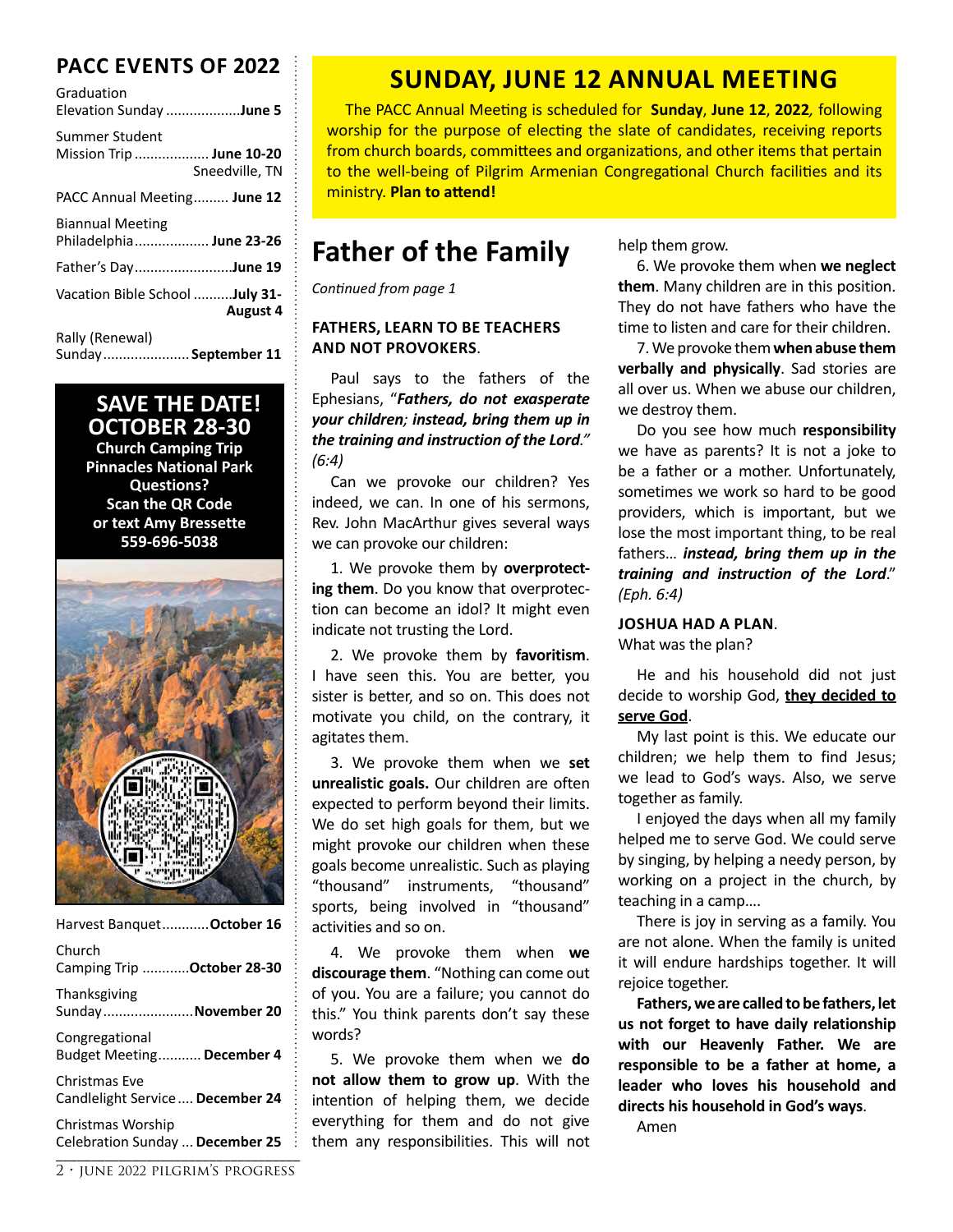## **MODERATOR'S REPORT**

*"Let us hold fast the confession of our hope without wavering, for He who promised is faithful; and let us consider how to stimulate one another to love and good deeds, not forsaking our own assembling together, as is the habit of some, but encouraging one another; and all the more as you see the day drawing near." (Ephesians 10:24-25 – NASB)*

In the month of May we enjoyed several opportunities to come together as a family, both for worship and for fellowship. We began with a rededication of the Goorabian Family Life Center, then Mother's Day and dinners for the Young Adults and Baby Boomers. We are planning how to expand our fellowship groups to encompass even more of our parishioners. As I write this, I look forward to our Memorial Day picnic on Sunday, May 29.

In addition, we received seventeen new and returning members on May 15. I have been in this congregation over seventy years and I cannot remember a time when we welcomed so many members at one time. We also see many new faces in worship, which excites us all.

Sad to say, though, our Sunday worship services still have not reached the prepandemic levels we enjoyed. In other words, if you haven't been attending worship, we miss you. I know many of you no longer have the physical ability to attend regularly, but suspect  $-$  and hope – that many of you could be here in person, but have been enjoying the excellent podcasts of the service from the comfort of home instead. Please return in person. We need you!

As we start our summer vacation, the church's activities will change. We may suspend some studies and classes, but we will gain Vacation Bible School, and retain the ability to spend every day with our Lord in prayer and in His Word. I hope we also see you in church when you are in town.

*– By Moderator John Eleazarian*

# **2022 ANNUAL GIVING RECAP**

*"Bring the full tithe into the storehouse, that there may be food in my house. And thereby put me to the test, says the Lord of hosts, if I will not open the windows of heaven for you and pour down for you a blessing until there is no more need." (Malachi 3:10 ESV)*

The graph indicates budgeted and actual activity for 2022. Total budgeted amount for annual contributions is shown. Also shown is the budgeted amount through April. The last amount shown is the actual contributions we have collected through the current month. For the first four months of the year to the end of April 2022 we have received approximately 89% of the budgeted amount. The last time I reported to you, two months ago, we were only at 59% of the budget. Praise to God our provider and protector.

I'm not sure about you but I have several relatives and friends who are dear to me but do not walk with Jesus. They are either non believers or were once believers who have fallen away or maybe just not walking very close with Him. I can relate to the latter. Each of them



fill my life with love, joy, friendship and contribute to making my life here full and meaningful. Most of all I want to be with them in heaven. My dear friends in Canada have a tradition at their church. The first Sunday of the year they place an empty jar on the altar and each person writes names on a piece of paper of those non believers in their life that they will pray for to find Jesus. I think the idea is brilliant because they pray over that jar all year long. I have pieces of paper in the jar and it gives me hope that besides me there are others praying for my loved ones. Jesus it meant to be shared. Besides praying for our loved ones we need to share our experiences with them. Like how you were having an overwhelming day and God said "It's Bible study tonight, Patrice don't you think you should go?" And lo and behold it's a lesson about having too many kuftas in the air at once. God hears you, we need to listen, we need to obey and we need to share those God moments with others.

*�but in your hearts regard Christ the Lord as holy, ready at any time to give a defense to anyone who asks you for a reason for the hope that is in you." (1 Peter 3:15 – CSB)*

*"You are the salt of the earth; but if the salt has become tasteless, how can it be made salty again? It is no longer good for anything, except to be thrown out and trampled underfoot by people. You are the light of the world. A city set on a hill cannot be hidden; nor do people light a lamp and put it under a basket, but on the lampstand, and it gives light to all who are in the house. Your light must shine before people in such a way that they may see your good works, and glorify your Father who is in heaven." (Matthew 5:13-16 – NASB2020)*

I have to have a song, especially because this one is new and therefore playing on every channel I listen to and it's great:

*continued on next page*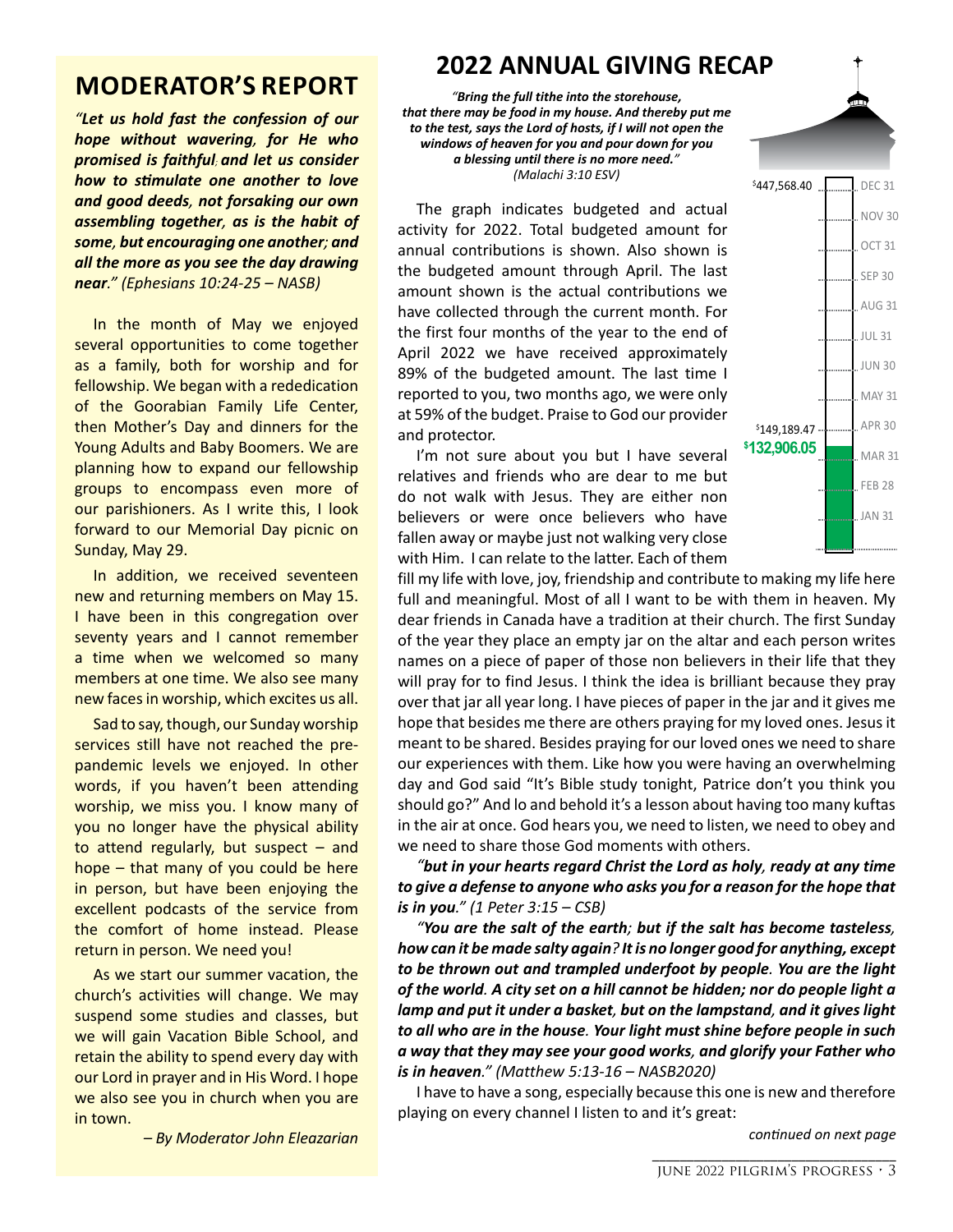# **ANNOUNCEMENTS**

### **BIRTHS**

**Ozzie Reiner Darakjian** March 15, 2022 Parents: Gary & Allyson Darakjian Grandparents: Hrant & Kelly Darakjian

#### **Presley Jane Black**

May 26, 2022 Parents: Jenna & Zac Black and big brother Gavin Grandparents: Rodney & Linda Gavroian and the late Stacey Gavroian Great Grandmother: Jackie Gere Grandmother: Sharon Black and the late Philip Black

#### • • • • •

#### **WEDDING**

**Rachel Boghosian & Adam Hunter** May 21, 2022 Parents: Mr. & Mrs. Scott Boghosian

# • • • • •

### **WITH SYMPATHY**

**We are deeply saddened by the passing of**:

**Antaram (Anta) Saroyan**  May 23, 2022 *Mother of Rob Saroyan*

*Well done, good and faithful servant. You have been faithful over a little; I will set you over much. Enter into the joy of your master*. *(Matthew 25:21)*

# **Treasurer**

*Continued from page 3*

*Who am I that the King of the world Would give one single thought about my broken heart? And who am I that the God of all grace Wipes the tears from my face and says, "Come as you are"? You paid the price, You took the cross*

*You gave Your life and You did it all with me on Your mind*

#### *– Treasurer Patrice Ruble*

Excerpt from "Me on Your Mind" by Matthew West, Jeffrey Thomas Pardo, Anne Catherine Wilson

# *Children's Ministry Update*

#### Dear Friends,

As we approach the final weeks of Sunday School classes for the school year, I am reminded of God's faithfulness to Children's Ministry. We wish to express our gratitude to the families who allow us a significant role in the lives of their children. We are privileged to be members of their church family!

Mother's Day was celebrated with a lesson from Ephesians 6:1- 3, and all of the children (and some volunteers) created framed flower prints. The children participated in the worship service by handing out beautiful red roses to all of the women in attendance.

We concluded the in-depth study of the Gospel of John. Currently, we are midway a 4-week Sunday school curriculum, The Love of God. God's love is:

- L long-suffering
- O one-of-a-kind
- V victorious
- E eternal.

We were even suc-

cessful in growing some sweet potato slips!

We think children are pretty amazing! More importantly is how much God values each and every child:

Matthew 18:1-5:

*At that time the disciples came to Jesus and asked, "Who, then, is the greatest in the kingdom of heaven?"*

*He called a little child to him, and placed the child among them. And he said: "Truly I tell you, unless you change and become like little children, you will never enter the kingdom of heaven. Therefore, whoever takes the lowly position of this child is the greatest in the kingdom of heaven. And whoever welcomes one such child in my name welcomes me*."

> JUNE 6 IS THE FINAL DAY OF CHILDREN'S SUNDAY SCHOOL PLEASE JOIN US! – *Melinda Eritzian, Children's Ministry Director*



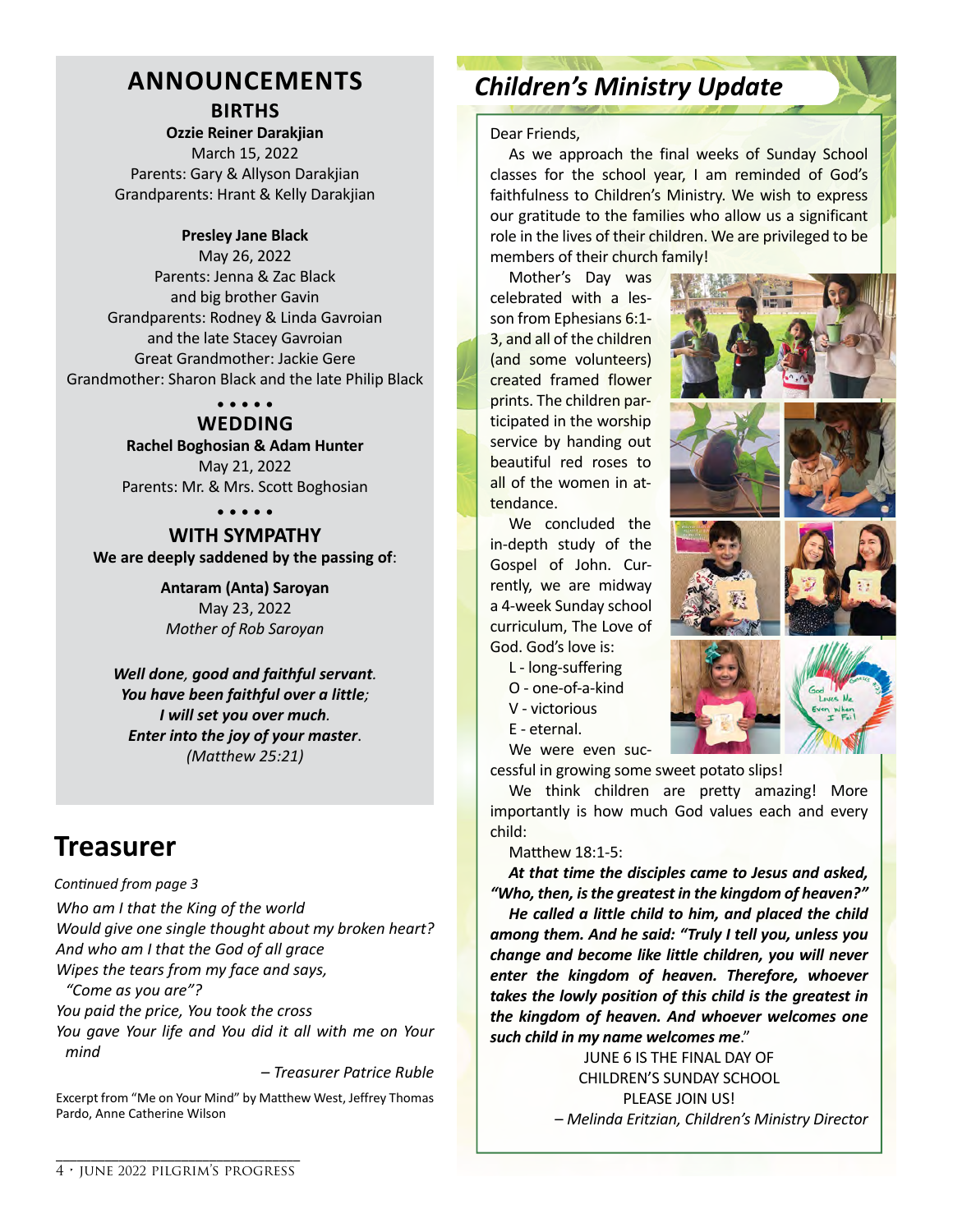# Congratulations 2022 Graduates!

**Trust in the Lord with all your heart and lean not on your own understanding; in all your ways submit to him, and he will make your paths straight.**  (Proverbs 3:4-5)

#### **OLIVIA BRANCHE**

Graduating from: Ayer Elementary School *Going to:* Terronez Middle School *Father:* Andy Branche *Grandmother:* Phyllis Branche

#### **ELEN ISRAELYAN**

*Graduating from:* Tenaya Middle School *Going to:* Bullard High School *Parents:* Misak & Jemma Israelyan

#### **DENNAH ERITZIAN**

*Graduating from:*  Mariners Pointe Private School *Going to:* California State University, Monterey Bay *Major:* Psychology *Parents:* Gary & Melinda Eritzian

#### **ARMINE ISRAYELYAN**

*Graduating from:* Liberty High School *Going to:* Golden West College, Huntington Beach, CA *Major:* Nurse Practitioner *Minor:* Registered Nurse *Parents:* Sedrak & Mariam Israyelyan

#### **NICHOLAS MARIS**

*Graduating from:* Central East High School *Going to:* Fresno City College *Father:* George Maris *Mother:* Ani Mardini

#### **VIKTORIIA OLKOVA**

*Graduating from:* Bullard High School-Early **Graduate** *Going to:* Fresno City College *Major:* Kinesiology *Mother:* Armine Olkova



**TAHMINA PETROSYAN** *Graduating from:* Bullard High School *Going to:* California State University, Northridge *Major:* Biology *Parents:* Artem & Anna Petrosyan

#### **SAMANTHA PETROSYAN**

*Graduating from:* West Park Charter *Going to:* SDCC San Diego Christian College *Major:* Dental *Minor:* Biology Rhonda Petrosyan

California State University, Fresno *Minor:* Armenian Studies











#### **MICHAEL AVEDIS MAZMAN**

*Graduating from:*  California State University, Fresno *Major:* Economics *Minor:* Armenian Studies *Parents:* Mike & Barbara Mazman

#### **NATALIE THOMPSON**

*Graduating from:*  California State University, Fresno *Degree:* BS Finance Magna Cum Laude Valedictorian *Employed:* EECU *Mother:* Susan Avakian *Grandmother*: Marie Avakian

#### **TIFFANY TUFENKJIAN**

*Graduating from:*  Lipscomb University, Nashville *Degree:* Master of Science

- *Major:* Biomolecular Science
- *Parents:* John & Cristel Tufenkjian

#### **CLAIRE HERON KOLIGIAN**

*Graduating from:* Touro University *Degree:* Doctor of Osteopathic Medicine, Master of Public Health *Medical Residency:* Valley Children's Hospital, Pediatrics *Husband:* Paul Koligian *Son:* Caleb Koligian *Parents:* Alex and Karen Jaramishian

#### **PAMEE THIELMAN**

*Graduating from:* The Graduate Center, City University of New York *Degree:* Ph.D. in Theatre and Performance *Parents*:















**JULIA ERITZIAN** *Graduating from:* California Polytechnic State University, San Luis Obispo. December 2021 *Degree:* BS Animal **Science** 

*Parents:* Gary & Melinda

Eritzian

**VIVIEN HALEY** *Graduating from:* Salve Regina University Newport, Rhode Island *Degree:* Environmental Studies and Political Science Magna Cum Laude *Mother:* Stephanie Mann

*Grandparents*:

Joyce & Bob Kierejczyk





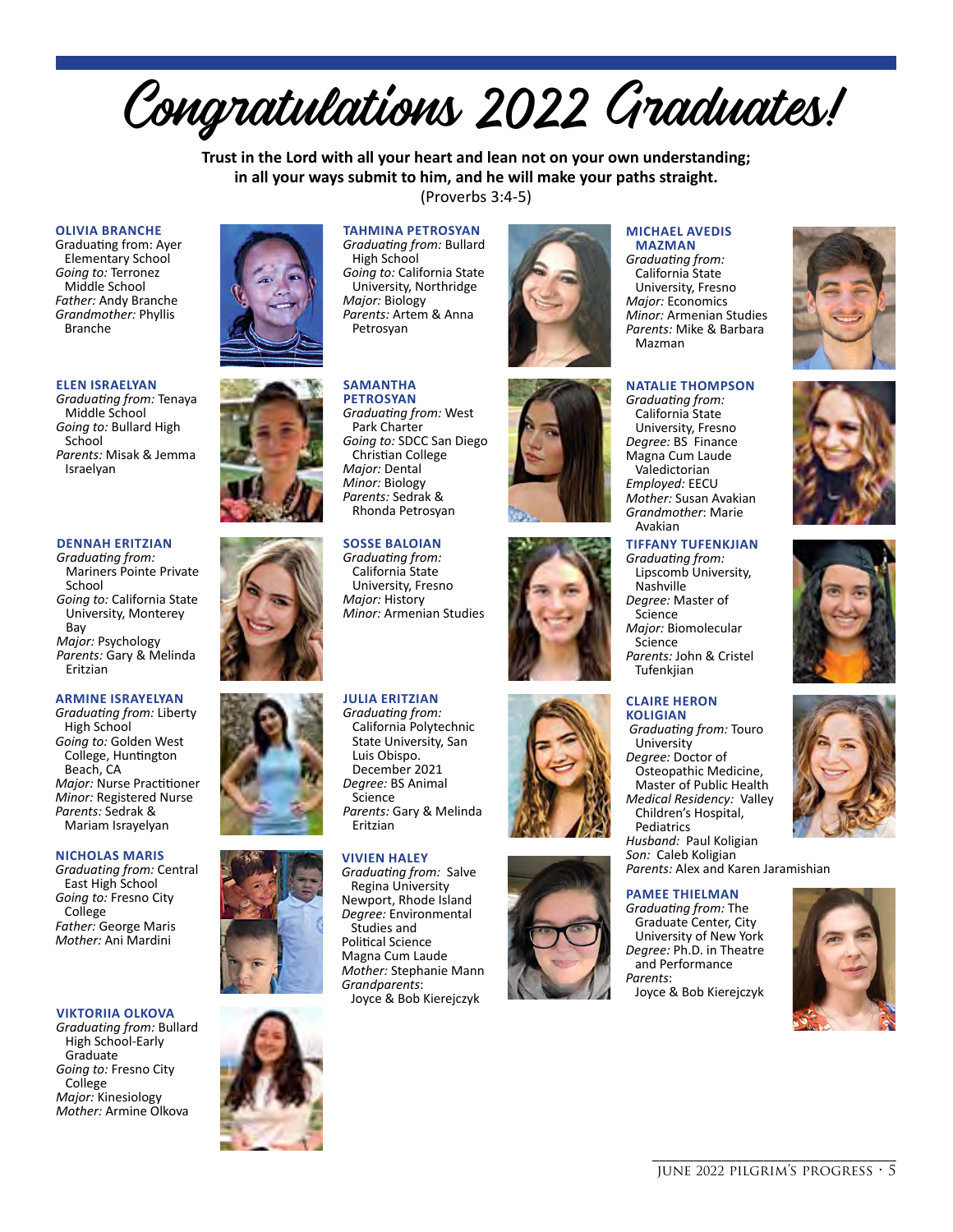**Sunday, May 15: 17 New Members Join Pilgrim Family**

**Welcome!**



# **Goorabian Family Life Center Rededicated**



On May 1, we celebrated the rededication of the Goorabian Family Life Center (GFLC). With the newly refinished floor in the gym, it was the perfect time to renew the mission of the GFLC with our church family and friends of the gym. It is stated on the dedication plague by Harry and Zabelle Goorabian, "It is our greatest hope that all who enter here will be encouraged in body and spirt, leaving with a strengthened sense of Christian commitment to serve our Lord in daily life".

We thank Badveli Nerses for the prayer of rededication and the many of you who attended the event. We enjoyed a "gourmet" chili dog lunch after the ceremony with the Pilgrim Church Kef band playing background music in the Kuppa Joe. It was wonderful to have original committee members Carl Kassabian, Seth Atamian and Peter Moosoolian attend the event. The facility is being used throughout the week by about a dozen

groups including our Church youth and other Armenian Church groups. We gratefully remember Harry and Zabelle Goorabian and their committee for having the vision of providing such a wonderful facility. As the building ages, there will be upcoming needs to preserve this facility. If you are so



moved, please make your donation to Pilgrim Church and indicate that it is to be used for the Goorabian Family Life Center. Thank You!

*– The GFLC Committee, Rodney Gavroian, John Tufenkjian, David Emerzian, Michael Mazman, Vartan Vartanian*

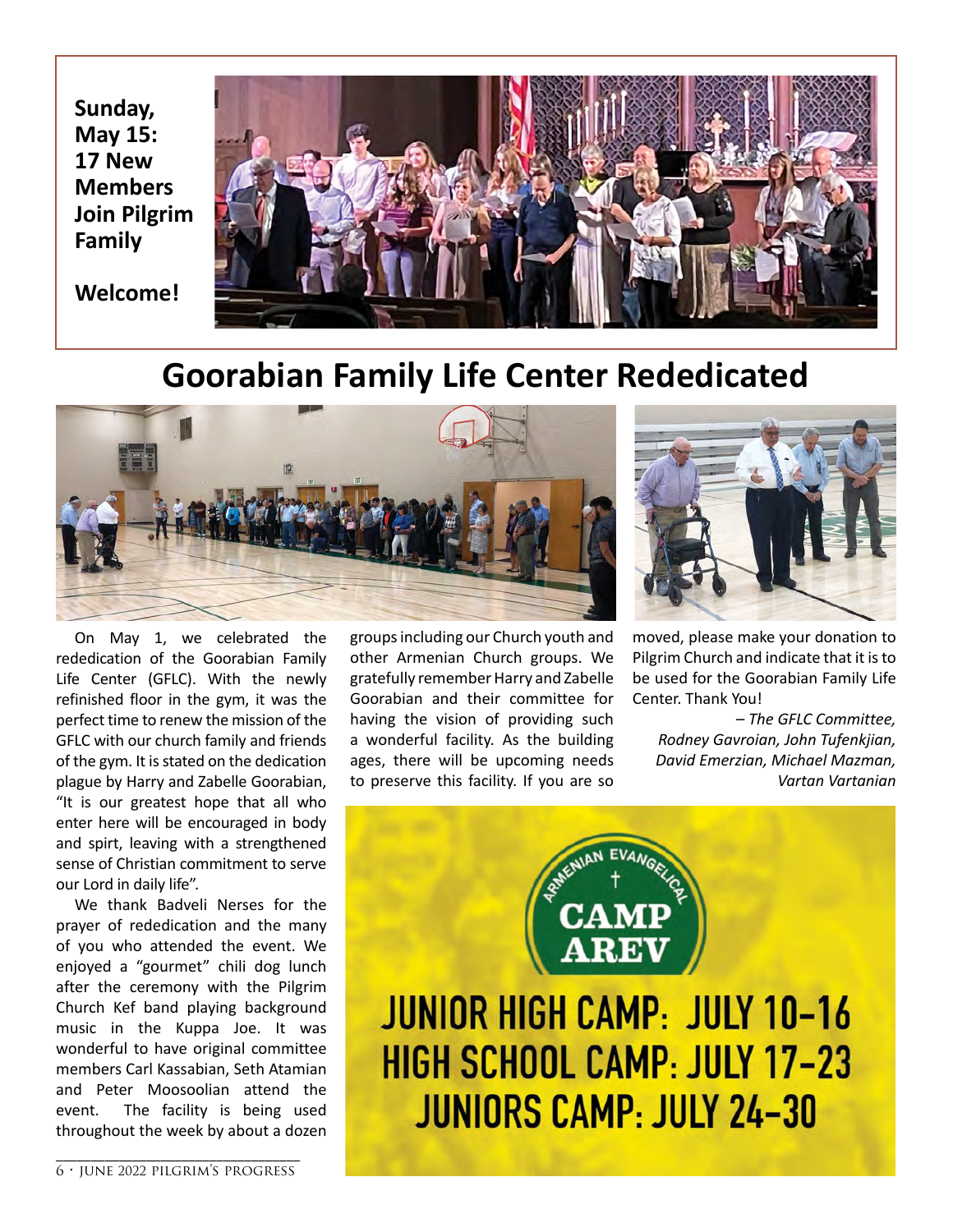| <b>SUNDAY</b>                                                                                       | <b>MONDAY</b>                                                         | <b>TUESDAY</b>                                                                                         | WEDNESDAY                                                                                                                                                      | THURSDAY                                                                                        | FRIDAY                                                                   | <b>SATURDAY</b>                                                   |
|-----------------------------------------------------------------------------------------------------|-----------------------------------------------------------------------|--------------------------------------------------------------------------------------------------------|----------------------------------------------------------------------------------------------------------------------------------------------------------------|-------------------------------------------------------------------------------------------------|--------------------------------------------------------------------------|-------------------------------------------------------------------|
| -0                                                                                                  |                                                                       |                                                                                                        | CALENDAR OF EVENTS<br>June 2022<br>PACC                                                                                                                        |                                                                                                 |                                                                          |                                                                   |
|                                                                                                     | PACC VACATION BIBLE SCHOO<br>JULY 31-AUGUST 4<br><b>SAVE THE DATE</b> |                                                                                                        | Executive Board Meeting<br>9:30am Dorcas Guild<br>7:30pm College Bible<br>7:00am Men's Forum<br>6:00pm High School<br>Luncheon Set up,<br>Social Hall<br>Study | 2<br>11:00am Dorcas Guild,<br>7:00pm Young Adult<br>General Meeting-<br>Bible Study<br>Luncheon | S<br>6:00pm Junior High<br>Fireside Room<br>7:00 am TGIF,<br>Bible Study | 4<br>Circle, Overflow Rm<br>10:30am Tabitha                       |
| LO<br>9:15am Sunday School<br>9:15am Adult Sunday<br>Graduation Sunday<br>10:30am Worship<br>School | 10:00am Dorcas Guild<br>ဖ<br>Executive Meeting,<br>Library            | r<br>10:00am Women's Bible<br>Study, Overflow Room                                                     | ∞<br>7:30 pm College Bible<br>FUSD/All Day Event,<br>Social Hall/Overflow/<br>Fireside/Court Yard<br>Study                                                     | თ                                                                                               | $\ddot{ }$<br>Fireside Room<br>7:00am TGIF,                              | $\overline{r}$<br>9:30am Women's<br>Fellowship Hall<br>Breakfast, |
| $\overline{12}$<br><b>Congregational Meeting</b><br>10:30am Worship                                 | 13<br>10:00am Dorcas Guild<br>Executive Meeting,<br>Library           | 4<br>10:00am Women's Bible<br>Study, Overflow Room                                                     | 15                                                                                                                                                             | 9                                                                                               | Youth Group Mission Trip,<br>17                                          | $\overline{18}$<br>Recital, Sanctuary<br>3:00pm Piano             |
|                                                                                                     |                                                                       |                                                                                                        | Youth Group Mission Trip, Sneedville, TN                                                                                                                       |                                                                                                 |                                                                          |                                                                   |
| စ္<br>10:30am Worship<br><b>FATHER'S DAY</b>                                                        | $\mathbf{S}$<br>Pilgrim's Progress<br><b>Articles Due</b>             | 7:00pm Deacons, Fireside<br>$\overline{21}$<br>7:00pm CE Meeting,<br>6:30pm Trustees,<br>Overflow Room | 22<br>7:30pm College Bible<br>Study                                                                                                                            | 23<br>7:00pm Young Adult<br>Bible Study                                                         | $\overline{a}$                                                           | 25                                                                |
| Youth Group Mission Trip.                                                                           |                                                                       | Zoom                                                                                                   |                                                                                                                                                                | AEUNA                                                                                           | Biannual Convention, Philadelphia                                        |                                                                   |
| 26<br>10:30am Worship                                                                               | 27                                                                    | 28<br>Meeting,<br>6:30pm Council<br>Overflow                                                           | 29<br><b>7:30pm</b> College Bible<br>Study                                                                                                                     | 30<br>7:00pm Young Adult<br>Bible Study                                                         |                                                                          |                                                                   |
|                                                                                                     |                                                                       |                                                                                                        |                                                                                                                                                                |                                                                                                 |                                                                          |                                                                   |